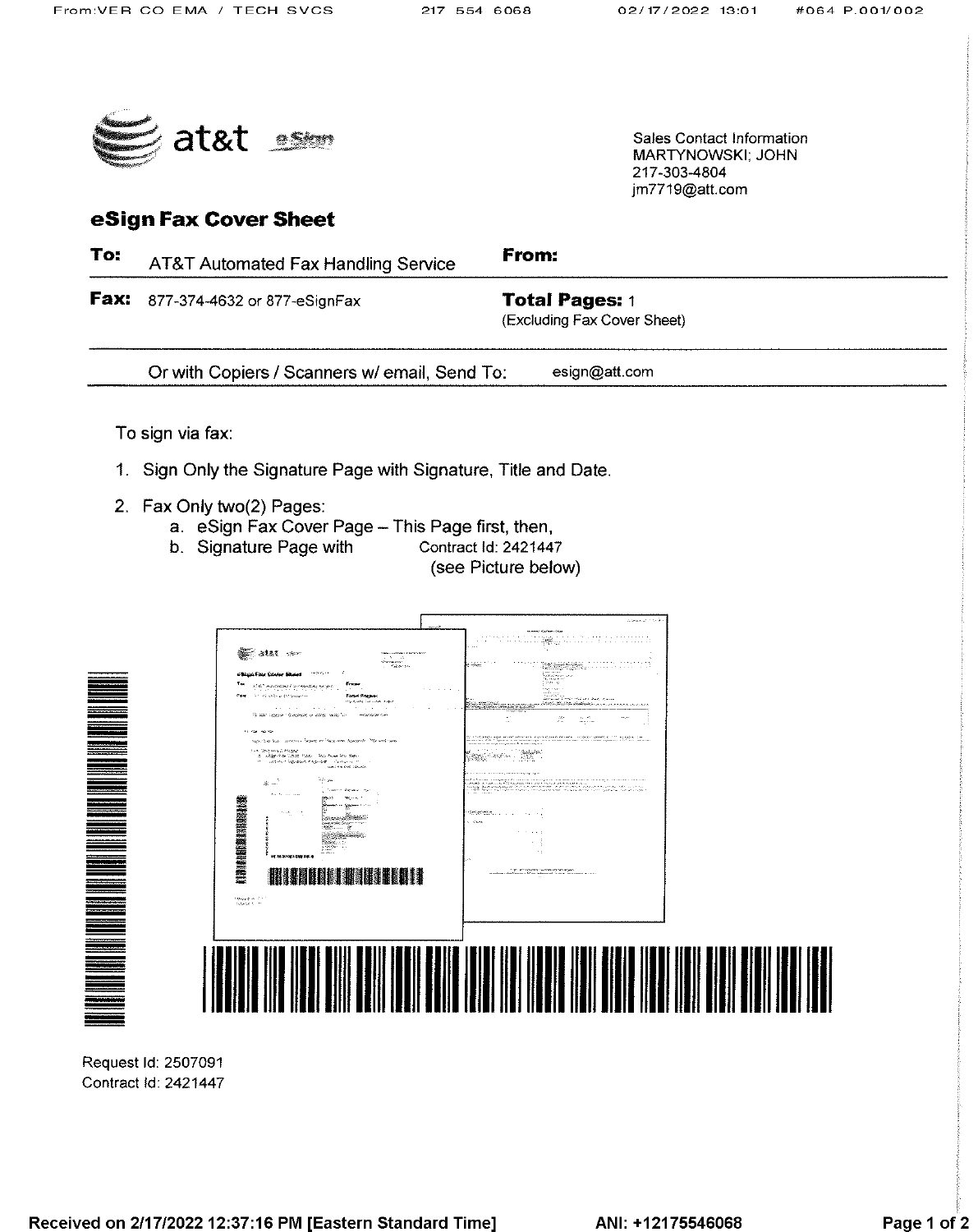

Contract Id: 2421447

**Customer Signature Page** 

| Customer                                                                                                                                                                                                                                                                     |                                | AT&T                                                                                                                                                                                                                                                       |                          |          |
|------------------------------------------------------------------------------------------------------------------------------------------------------------------------------------------------------------------------------------------------------------------------------|--------------------------------|------------------------------------------------------------------------------------------------------------------------------------------------------------------------------------------------------------------------------------------------------------|--------------------------|----------|
| <b>VERMILION COUNTY TECHNOLOGY</b><br>Street Address: 201 N VERMILION ST<br>City: DANVILLE<br>State/Province: IL<br>Zip Code: 618324700<br>Country: US                                                                                                                       |                                | AT&T Corp.                                                                                                                                                                                                                                                 |                          |          |
| <b>Customer Contact (for notices)</b>                                                                                                                                                                                                                                        |                                | <b>AT&amp;T Contact (for notices)</b>                                                                                                                                                                                                                      |                          |          |
| Name: KAREN RUDD<br><b>Title: DIRECTOR</b><br>Street Address: 201 N VERMILION ST<br>City: DANVILLE<br>State/Province: IL<br>Zip Code: 618324700<br>Country: US<br>Telephone: 2175446060<br>Fax:<br>Email: KARENR@VERCOUNTY.ORG<br>Customer Account Number or Master Account: |                                | Street Address: 555 E COOK ST SHARED<br>City: SPRINGFIELD<br>State/Province: IL<br>Zip Code: 62703<br>Country: US<br>With a copy to:<br>AT&T Corp.<br>One AT&T Way<br>Bedminster, NJ 07921-0752 ATTN: Master Agreement<br>Support Team Email: mast@att.com |                          |          |
| AT&T Solution Provider or Representative Information (if applicable)                                                                                                                                                                                                         |                                |                                                                                                                                                                                                                                                            |                          |          |
| Name:<br>Agent Street Address:<br>Telephone:                                                                                                                                                                                                                                 | Company Name:<br>City:<br>Fax: | State:<br>Email:                                                                                                                                                                                                                                           | Zip Code:<br>Agent Code: | Country: |

Customer signature serves as a signature of each document listed below. Edits to appended documents, as originally presented by AT&T, are rejected. If the documents listed below include a Master Agreement, such Master Agreement must be fully executed before any of the listed documents will become effective.

| -------------------<br>cuments                                                                                         | łВ                 |
|------------------------------------------------------------------------------------------------------------------------|--------------------|
| .ndf<br><b>CING</b><br>יפם.<br>.<br>- 175                                                                              | AC<br>.<br>--<br>. |
| .ndf<br>PRICING<br>$\sim$<br>ΉЕ<br>.RNE<br>ור ום<br>١N<br>п.<br>۰Δ.<br>NA<br>. т. в.<br>--<br>$\overline{\phantom{a}}$ | 124AET<br>.        |

If Customer is purchasing Voice Over IP services, the following additional language applies:

The undersigned, on behalf of Customer, acknowledges that Customer has received and understands the advisories concerning the circumstances under which E911 service may not be available, as stated in the AT&T Business Voice over IP Services Service Guide found at

http://serviceguidenew.att.com/sg\_flashPlayerPage/BVOIP. Such circumstances include, but are not limited to, relocation of the end user's CPE, use of a nonnative or virtual telephone number, failure in the broadband connection, loss of electrical power, and delays that may occur in updating the Customer's location in the automatic location information database.

| <b>Customer</b><br>(by its authorized representative) |
|-------------------------------------------------------|
|                                                       |
| A/dA<br>Name: $\sqrt{\lambda}$                        |
| Thair now<br>Title:                                   |
| (7/2022)<br>Date:                                     |

AT&T and Customer Confidential Information Handwritten Modifications Within Referenced Contract Documents are Void

Page 1 of 1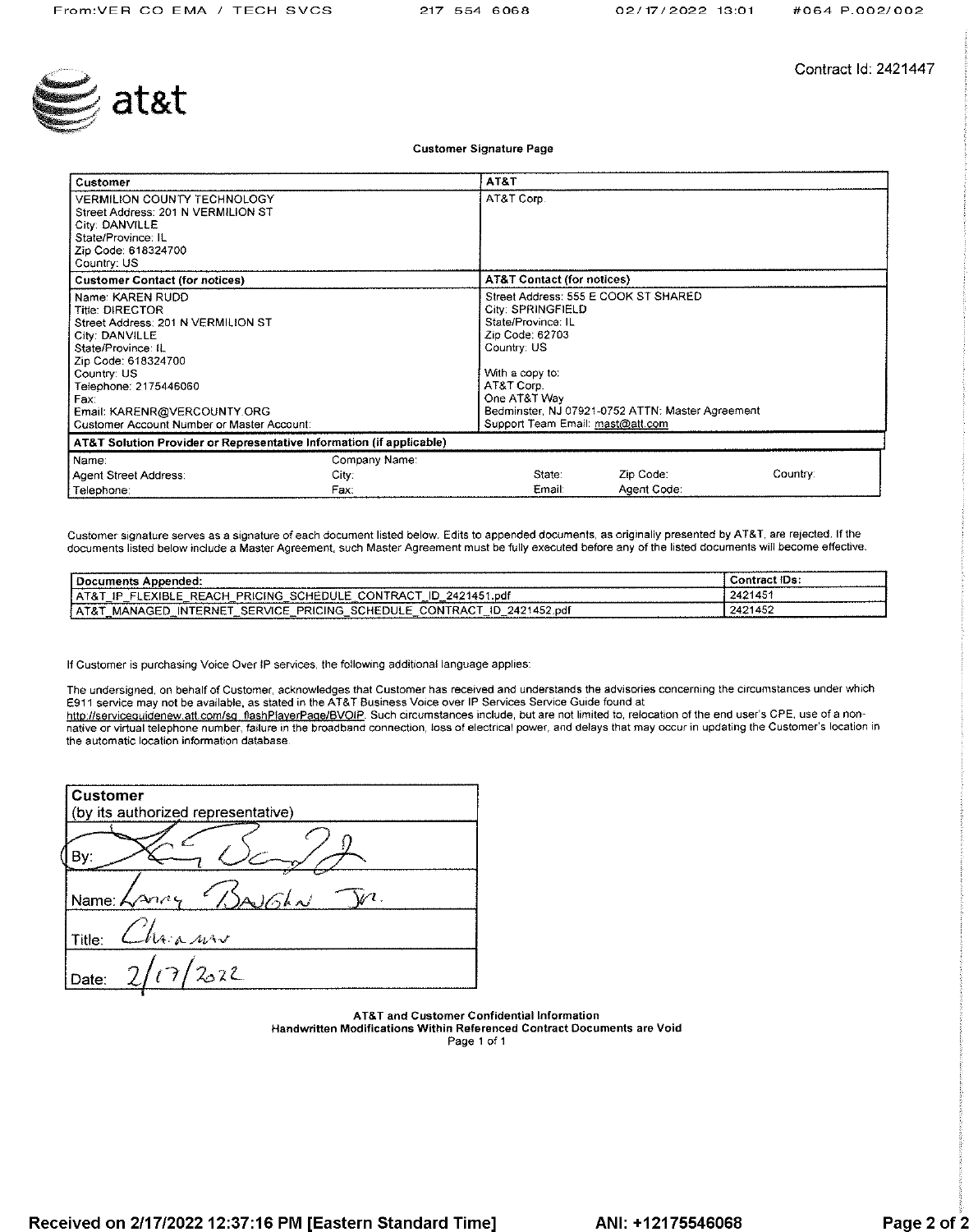Contract Id: 2421452



 AT&T MA Reference No. MA50006696UA AT&T PS Contract ID MIS14349590 MA50006696UA

# **AT&T DEDICATED INTERNET PRICING SCHEDULE**

PCS ID: 20220217-049

| <b>Customer</b>                                                          | AT&T                                        |
|--------------------------------------------------------------------------|---------------------------------------------|
| <b>VERMILION COUNTY TECHNOLOGY</b>                                       | AT&T Corp.                                  |
|                                                                          |                                             |
| Street Address: 201 N VERMILION ST                                       |                                             |
|                                                                          |                                             |
| City: DANVILLE State/Province: IL                                        |                                             |
| Zip Code: 618324700<br><b>Country: United States</b>                     |                                             |
| <b>Customer Contact (for Notices)</b>                                    | <b>AT&amp;T Contact (for Notices)</b>       |
| Name: KAREN RUDD                                                         | Name: John Martynowski                      |
| <b>Title: DIRECTOR</b>                                                   | Street Address: 555 E COOK ST SHARED        |
| Street Address: 201 N VERMILION ST                                       | City: SPRINGFIELD State/Province: IL        |
| City: DANVILLE                                                           | Zip Code: 62703 Country: United States      |
| State/Province: IL                                                       | Telephone: 2175272704                       |
| Zip Code: 618324700                                                      | Email: JM7719@ATT.COM                       |
| Country: United States                                                   | Sales/Branch Manager: Daniel Masters        |
| Telephone: 2175446060                                                    | <b>SCVP Name: Daniel Masters</b>            |
| Email: KARENR@VERCOUNTY.ORG                                              | Sales Strata: Retail<br>Sales Region: USA   |
|                                                                          | With a copy (for Notices) to:<br>AT&T Corp. |
|                                                                          | One AT&T Way                                |
|                                                                          | Bedminster, NJ 07921-0752                   |
|                                                                          | ATTN: Master Agreement Support Team         |
|                                                                          | Email: mast@att.com                         |
| AT&T Solution Provider or Representative Information (if applicable) [   |                                             |
| Company Name:<br>Name:                                                   |                                             |
| <b>Agent Street Address:</b><br>City:<br>Zip Code:<br>State:<br>Country: |                                             |
| Telephone: Fax: Email:<br>Agent Code:                                    |                                             |

This Pricing Schedule is part of the Agreement between AT&T and Customer referenced above.

| <b>Customer</b>                         | AT&T                               |
|-----------------------------------------|------------------------------------|
| (by its authorized representative)      | (by its authorized representative) |
| By:                                     | By:                                |
| Name:                                   | Kaitlyn Guffey<br>Name:            |
| <b>agnature on the state.</b><br>Title: | Title: Contract Specialist CGI     |
| Date:                                   | rk142v<br>Date:<br>17 Feb 2022     |
| 144.                                    |                                    |

**AT&T and Customer Confidential Information** Page 1 of 9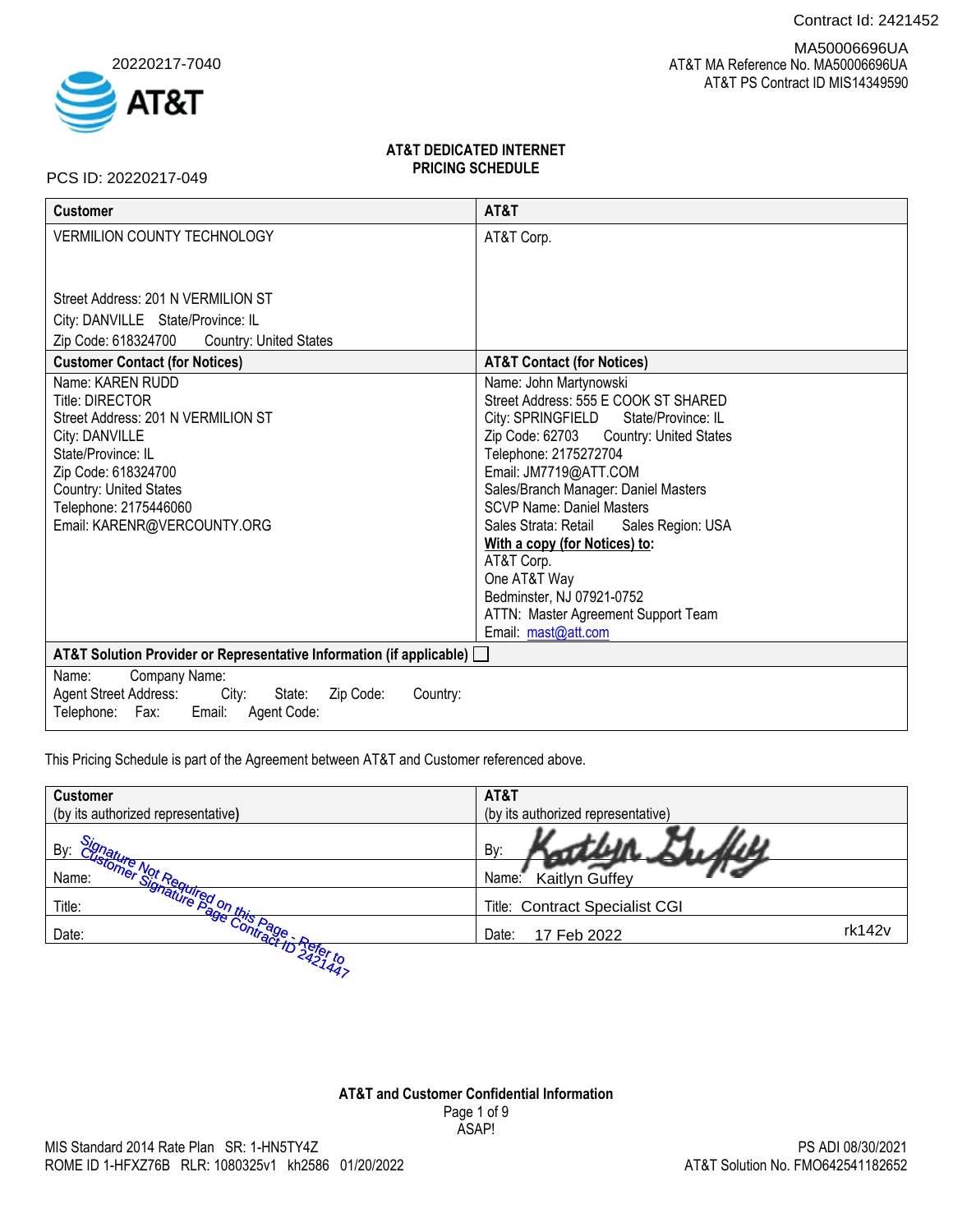# **1. SERVICES**

| Service                            | <b>Service Publication Location</b>                   |  |
|------------------------------------|-------------------------------------------------------|--|
| AT&T Dedicated Internet (ADI)      | http://serviceguidenew.att.com/sg_flashPlayerPage/MIS |  |
| <b>AT&amp;T Bandwidth Services</b> | http://serviceguidenew.att.com/sg_flashPlayerPage/BWS |  |

# **2. PRICING SCHEDULE TERM AND EFFECTIVE DATES**

| <b>Pricing Schedule Term*</b>                | 36 months                               |
|----------------------------------------------|-----------------------------------------|
| <b>Pricing Schedule Term Start Date</b>      | Effective Date of this Pricing Schedule |
| <b>Effective Date of Rates and Discounts</b> | Effective Date of this Pricing Schedule |

\*Price Stabilization does not apply to Services or Service Components that have been designated as grandfathered in the applicable Service Publication as of the Pricing Schedule Effective Date (Previously Grandfathered Service/Service Components). AT&T may change prices, discounts, terms or conditions for Previously Grandfathered Service/Service Components on 30 days' prior notice to Customer.

# **3. MINIMUM PAYMENT PERIOD**

|                           | Percent of Monthly Charges Due Upon Termination Prior to | <b>Minimum Payment Period</b>               |
|---------------------------|----------------------------------------------------------|---------------------------------------------|
| <b>Service Components</b> | <b>Completion of Minimum Payment Period</b>              | per Service Component*                      |
|                           | 50%                                                      | Longer of 12 months or until the end of the |
| All Service Components    |                                                          | <b>Pricing Schedule Term</b>                |

\*The Minimum Payment Period does not apply to Previously Grandfathered Service/Service Components.

### **4. RATES (US Mainland, and HI only)**

#### **Section I: AT&T Dedicated Internet Access Bandwidth -**

### **Table 1: DNS Services**

| Option                                                                                                                 | <b>Undiscounted MRC</b> |
|------------------------------------------------------------------------------------------------------------------------|-------------------------|
| Additional Primary DNS (available in increments of up to 15 zones with a maximum of 150 Kilobytes of zone file data)   | \$100 per DNS increment |
| Additional Secondary DNS (available in increments of up to 15 zones with a maximum of 150 Kilobytes of zone file data) | \$100 per DNS increment |

### **Table 2: ADI Tele – Installation**

#### **Discount: 100.00%**

| <b>ADI Speed</b>          | <b>Undiscounted ADI Installation Fee</b> | <b>Undiscounted ADI w/ Managed Router</b><br><b>Installation Fee</b> |
|---------------------------|------------------------------------------|----------------------------------------------------------------------|
| 56 Kbps                   | \$1,000                                  | \$1,000                                                              |
| 128 Kbps - 1.5 Mbps       | \$1,000                                  | \$1,000                                                              |
| $NxT-1$                   | \$2,500                                  | \$2,500                                                              |
| Tiered/Full T-3           | \$5,000                                  | N/A                                                                  |
| Tiered OC-3, OC-12, OC-48 | \$10,000                                 | N/A                                                                  |
| Ethernet                  | $$1,500*$                                | $$1.500***$                                                          |
| 10 Gig Ethernet* and up   | $$1,500*$                                | \$1,500                                                              |

\* Service not available with MPLS PNT

# **AT&T and Customer Confidential Information**

Page 2 of 9 ASAP!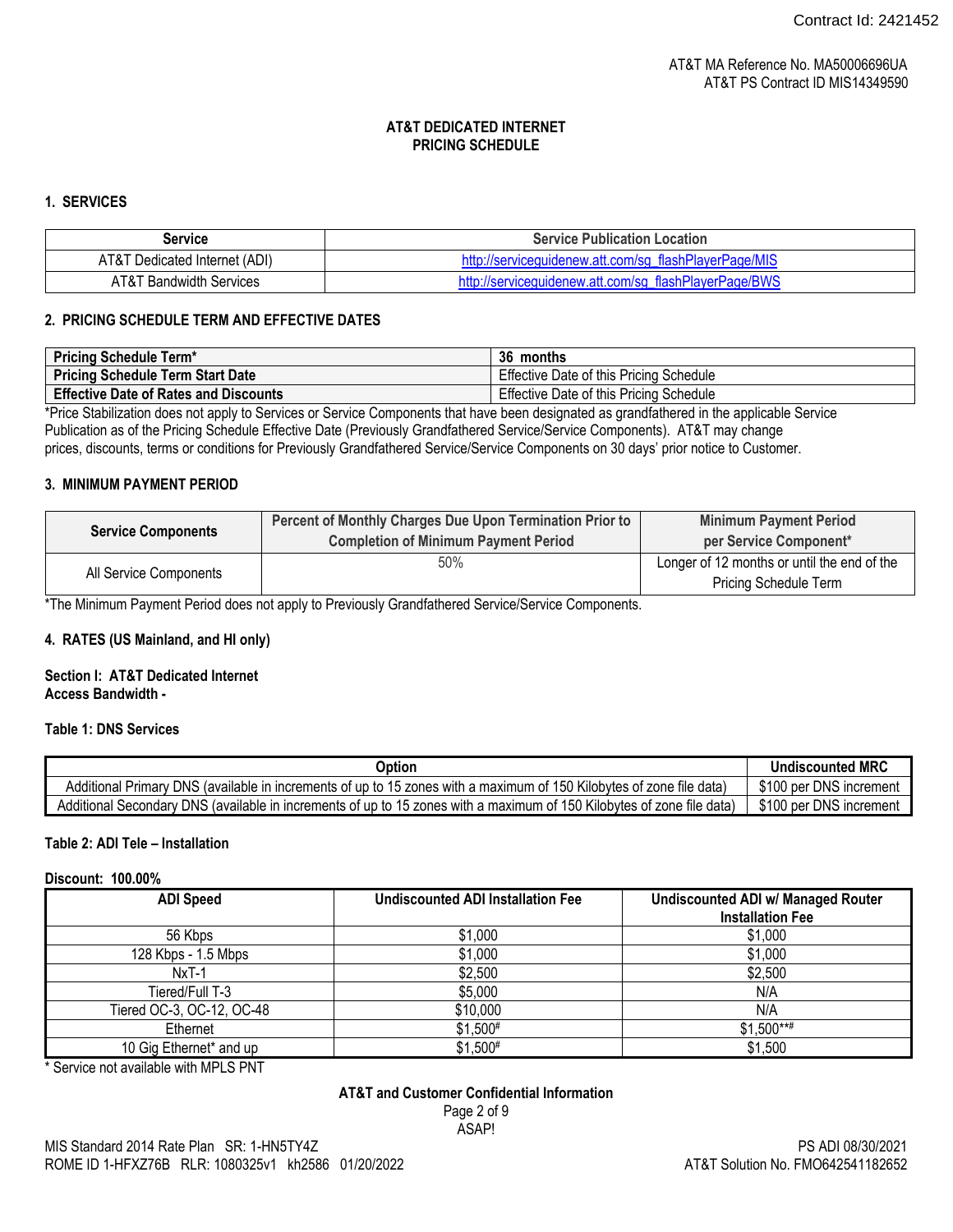\*\*Pricing available for ADI speeds of 100 Mbps and below and with electrical interfaces only.

# Pricing also applies to Service locations in Alaska

# **Table 3: On-Site Installation**

# **Discount: 100.00%**

| <b>ADI Speed</b>          | Undiscounted ADI w/ Managed Router Only Installation Fee |
|---------------------------|----------------------------------------------------------|
| 56 Kbps                   | \$999                                                    |
| 128 Kbps - 1.5 Mbps       | \$999                                                    |
| $NxT-1$                   | \$999                                                    |
| Tiered/Full T-3           | \$1,000                                                  |
| Tiered OC-3, OC-12, OC-48 | \$10,000                                                 |
| Ethernet                  | $$1,500*$                                                |
| 10 Gig Ethernet and up    | \$1,500                                                  |
| Nx10Gig Ethernet          | \$3,500                                                  |

\* Pricing also applies to Service locations in Alaska.

# **Table 4: Flexible Bandwidth Billing Option – Ethernet\***

| ADI & ADI w/Managed Router Discount: 83.00%<br>Applies to all Tiered Bandwidth Minimum Commitments in this table unless an<br>override discount is indicated. |                             | Incremental Usage Fee Discount: 83.00%<br>Applies to all Tiered Bandwidth Minimum<br>Commitments in this table unless an override<br>discount is indicated. |                                           |
|---------------------------------------------------------------------------------------------------------------------------------------------------------------|-----------------------------|-------------------------------------------------------------------------------------------------------------------------------------------------------------|-------------------------------------------|
| <b>Tiered Bandwidth</b><br><b>Minimum Commitment</b>                                                                                                          | <b>Undiscounted ADI MRC</b> | <b>Undiscounted ADI w/</b><br><b>Managed Router MRC</b>                                                                                                     | <b>Undiscounted Incremental Usage Fee</b> |
| ADI & ADI w/ Managed Router Discount for the following:                                                                                                       |                             | Incremental Usage Fee Discount for the following:                                                                                                           |                                           |
| 0.5 Mbps                                                                                                                                                      | \$257                       | \$385                                                                                                                                                       | \$940                                     |
| 1.0 Mbps                                                                                                                                                      | \$258                       | \$386                                                                                                                                                       | \$510                                     |
| 1.5 Mbps                                                                                                                                                      | \$259                       | \$387                                                                                                                                                       | \$380                                     |
| 2 Mbps                                                                                                                                                        | \$260                       | \$388                                                                                                                                                       | \$355                                     |
| 3 Mbps                                                                                                                                                        | \$261                       | \$389                                                                                                                                                       | \$340                                     |
| 4 Mbps                                                                                                                                                        | \$262                       | \$390                                                                                                                                                       | \$325                                     |
| 5 Mbps                                                                                                                                                        | \$263                       | \$391                                                                                                                                                       | \$270                                     |
| 6 Mbps                                                                                                                                                        | \$264                       | \$392                                                                                                                                                       | \$250                                     |
| 7 Mbps                                                                                                                                                        | \$265                       | \$393                                                                                                                                                       | \$245                                     |
| 8 Mbps                                                                                                                                                        | \$266                       | \$394                                                                                                                                                       | \$235                                     |
| 9 Mbps                                                                                                                                                        | \$267                       | \$395                                                                                                                                                       | \$230                                     |
| ADI & ADI w/ Managed Router Discount for the following:                                                                                                       |                             | Incremental Usage Fee Discount for the<br>following:                                                                                                        |                                           |
| 10 Mbps                                                                                                                                                       | \$268                       | \$396                                                                                                                                                       | \$198.00                                  |
| 15 Mbps                                                                                                                                                       | \$359                       | \$487                                                                                                                                                       | \$162.33                                  |
| 20 Mbps                                                                                                                                                       | \$449                       | \$577                                                                                                                                                       | \$144.25                                  |
| 25 Mbps                                                                                                                                                       | \$542                       | \$670                                                                                                                                                       | \$134.00                                  |
| ADI & ADI w/ Managed Router Discount for the following:                                                                                                       |                             | Incremental Usage Fee Discount for the<br>following:                                                                                                        |                                           |
| 30 Mbps                                                                                                                                                       | \$633                       | \$761                                                                                                                                                       | \$126.83                                  |
| AT&T and Customer Confidential Information                                                                                                                    |                             |                                                                                                                                                             |                                           |

**AT&T and Customer Confidential Information**

Page 3 of 9 ASAP!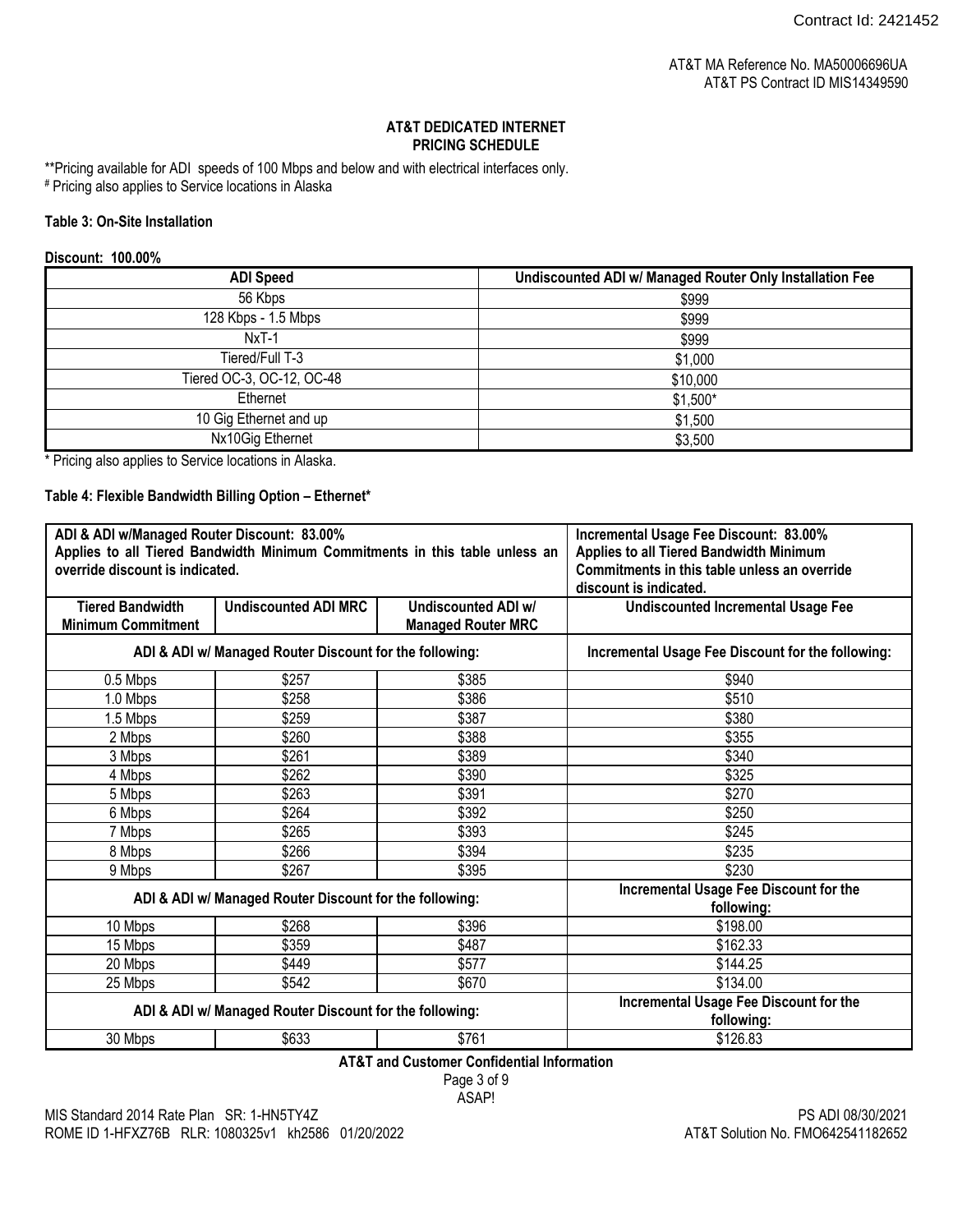| ADI & ADI w/Managed Router Discount: 83.00%<br>Applies to all Tiered Bandwidth Minimum Commitments in this table unless an<br>override discount is indicated. |                                                         | Incremental Usage Fee Discount: 83.00%<br>Applies to all Tiered Bandwidth Minimum<br>Commitments in this table unless an override<br>discount is indicated. |                                                      |
|---------------------------------------------------------------------------------------------------------------------------------------------------------------|---------------------------------------------------------|-------------------------------------------------------------------------------------------------------------------------------------------------------------|------------------------------------------------------|
| <b>Tiered Bandwidth</b>                                                                                                                                       | <b>Undiscounted ADI MRC</b>                             | <b>Undiscounted ADI w/</b>                                                                                                                                  | <b>Undiscounted Incremental Usage Fee</b>            |
| <b>Minimum Commitment</b>                                                                                                                                     |                                                         | <b>Managed Router MRC</b>                                                                                                                                   |                                                      |
| 35 Mbps                                                                                                                                                       | \$680                                                   | \$854                                                                                                                                                       | \$122.00                                             |
| 40 Mbps                                                                                                                                                       | \$812                                                   | \$945                                                                                                                                                       | \$118.13                                             |
| 45 Mbps                                                                                                                                                       | \$817                                                   | \$950                                                                                                                                                       | \$105.56                                             |
|                                                                                                                                                               | ADI & ADI w/ Managed Router Discount for the following: |                                                                                                                                                             | Incremental Usage Fee Discount for the<br>following: |
| 50 Mbps                                                                                                                                                       | \$813                                                   | \$955                                                                                                                                                       | \$95.50                                              |
| 60 Mbps                                                                                                                                                       | \$946                                                   | \$1,100                                                                                                                                                     | \$91.67                                              |
| 70 Mbps                                                                                                                                                       | \$1,032                                                 | \$1,200                                                                                                                                                     | \$85.71                                              |
| 75 Mbps                                                                                                                                                       | \$1,118                                                 | \$1,300                                                                                                                                                     | \$86.67                                              |
| 80 Mbps                                                                                                                                                       | \$1,204                                                 | \$1,420                                                                                                                                                     | \$88.75                                              |
| 90 Mbps                                                                                                                                                       | \$1,290                                                 | \$1,500                                                                                                                                                     | \$83.33                                              |
| ADI & ADI w/ Managed Router Discount for the following:                                                                                                       |                                                         |                                                                                                                                                             | Incremental Usage Fee Discount for the<br>following: |
| 100 Mbps                                                                                                                                                      | \$1,400                                                 | \$1,555                                                                                                                                                     | \$77.75                                              |
| 120 Mbps                                                                                                                                                      | \$1,770                                                 | \$1,937                                                                                                                                                     | \$80.71                                              |
| 144 Mbps                                                                                                                                                      | \$1,790                                                 | \$1,960                                                                                                                                                     | \$68.06                                              |
| 150 Mbps                                                                                                                                                      | \$1,800                                                 | \$1,965                                                                                                                                                     | \$65.50                                              |
| 155 Mbps                                                                                                                                                      | \$1,820                                                 | \$2,020                                                                                                                                                     | \$65.16                                              |
| ADI & ADI w/ Managed Router Discount for the following:                                                                                                       |                                                         | Incremental Usage Fee Discount for the<br>following:                                                                                                        |                                                      |
| 200 Mbps                                                                                                                                                      | \$2,000                                                 | \$2,100                                                                                                                                                     | \$52.50                                              |
| 250 Mbps                                                                                                                                                      | \$2,150                                                 | \$2,240                                                                                                                                                     | \$44.80                                              |
| 300 Mbps                                                                                                                                                      | \$2,250                                                 | \$2,620                                                                                                                                                     | \$43.67                                              |
| 350 Mbps                                                                                                                                                      | \$2,500                                                 | \$3,125                                                                                                                                                     | \$44.64                                              |
| ADI & ADI w/ Managed Router Discount for the following:                                                                                                       |                                                         |                                                                                                                                                             | Incremental Usage Fee Discount for the<br>following: |
| 400 Mbps                                                                                                                                                      | \$2,700                                                 | \$3,380                                                                                                                                                     | \$42.25                                              |
| 450 Mbps                                                                                                                                                      | \$3,000                                                 | \$3,720                                                                                                                                                     | \$41.33                                              |
| 500 Mbps                                                                                                                                                      | \$3,500                                                 | \$4,325                                                                                                                                                     | \$43.25                                              |
| 550 Mbps                                                                                                                                                      | \$3,650                                                 | \$4,425                                                                                                                                                     | \$40.23                                              |
| 600 Mbps                                                                                                                                                      | \$4,096                                                 | \$4,840                                                                                                                                                     | \$40.33                                              |
| 622 Mbps                                                                                                                                                      | \$4,117                                                 | \$5,000                                                                                                                                                     | \$40.19                                              |
| ADI & ADI w/ Managed Router Discount for the following:                                                                                                       |                                                         | Incremental Usage Fee Discount for the<br>following:                                                                                                        |                                                      |
| 700 Mbps                                                                                                                                                      | \$4,199                                                 | \$5,240                                                                                                                                                     | \$37.43                                              |
| 800 Mbps                                                                                                                                                      | \$4,301                                                 | \$5,440                                                                                                                                                     | \$34.00                                              |
| 900 Mbps                                                                                                                                                      | \$4,403                                                 | \$5,540                                                                                                                                                     | \$30.78                                              |
| 1000 Mbps                                                                                                                                                     | \$4,505                                                 | \$5,620                                                                                                                                                     | \$28.10                                              |

\* Pricing also applies to Service locations in Alaska (Override discounts are not applicable to Service locations in Alaska).

# **AT&T and Customer Confidential Information**

Page 4 of 9 ASAP!

PS ADI 08/30/2021 AT&T Solution No. FMO642541182652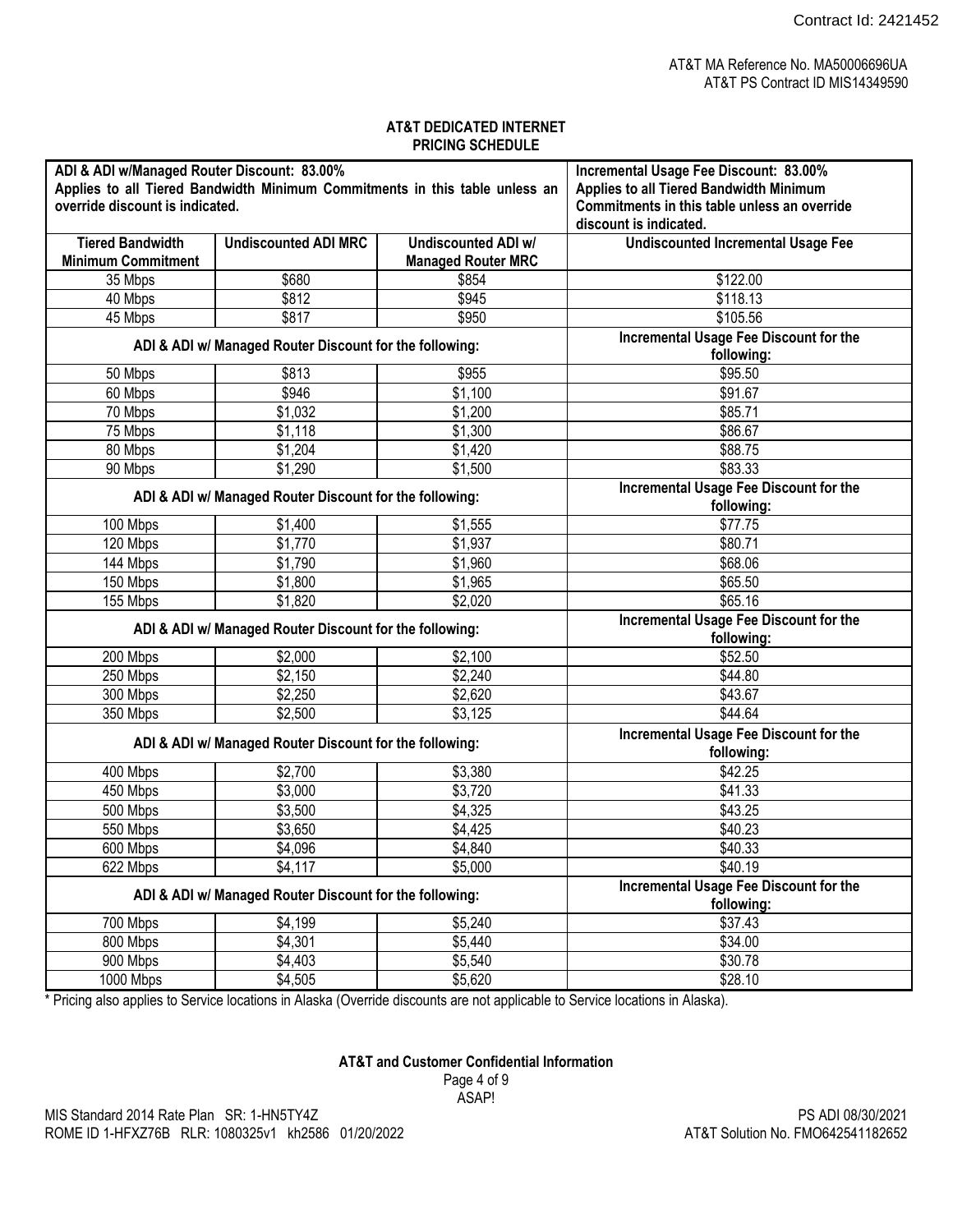**Table 5: Flexible Bandwidth Billing Option – ADI 10 Gig Ethernet\*#**

| ADI & ADI w/Managed Router Discount:86.00%<br>Applies to all Tiered Bandwidth Minimum Commitments in this table unless an override<br>discount is indicated. |                             |                                                         | Incremental Usage Fee Discount: 86.00%<br>Applies to all Tiered Bandwidth Minimum<br>Commitments in this table unless an override<br>discount is indicated. |
|--------------------------------------------------------------------------------------------------------------------------------------------------------------|-----------------------------|---------------------------------------------------------|-------------------------------------------------------------------------------------------------------------------------------------------------------------|
| <b>Tiered Bandwidth Minimum</b><br><b>Commitment</b>                                                                                                         | <b>Undiscounted ADI MRC</b> | <b>Undiscounted ADI w/</b><br><b>Managed Router MRC</b> | <b>Undiscounted Incremental Usage Fee</b>                                                                                                                   |
| ADI Discount for the following:                                                                                                                              |                             |                                                         | Incremental Usage Fee Discount for the<br>following:                                                                                                        |
| .5 Gbps                                                                                                                                                      | \$5,658                     | \$7,000                                                 | \$70.00                                                                                                                                                     |
| 1.0 Gbps                                                                                                                                                     | \$6,400                     | \$9,950                                                 | \$49.75                                                                                                                                                     |
| ADI Discount for the following:                                                                                                                              |                             |                                                         | Incremental Usage Fee Discount for the<br>following:                                                                                                        |
| 1.5 Gbps                                                                                                                                                     | \$8,727                     | \$10,909                                                | \$36.36                                                                                                                                                     |
| 2.0 Gbps                                                                                                                                                     | \$9,091                     | \$12,276                                                | \$30.69                                                                                                                                                     |
| 2.5 Gbps                                                                                                                                                     | \$11,244                    | \$15,215                                                | \$30.43                                                                                                                                                     |
|                                                                                                                                                              |                             |                                                         | Incremental Usage Fee Discount for the                                                                                                                      |
| ADI Discount for the following:                                                                                                                              |                             |                                                         | following:                                                                                                                                                  |
| 3.0 Gbps                                                                                                                                                     | \$13,309                    | \$17,981                                                | \$29.97                                                                                                                                                     |
| 3.5 Gbps                                                                                                                                                     | \$14,400                    | \$19,462                                                | \$27.80                                                                                                                                                     |
| 4.0 Gbps                                                                                                                                                     | \$16,015                    | \$21,591                                                | \$26.99                                                                                                                                                     |
| ADI Discount for the following:                                                                                                                              |                             |                                                         | <b>Incremental Usage Fee Discount for the</b><br>following:                                                                                                 |
| 4.5 Gbps                                                                                                                                                     | \$16,771                    | \$22,720                                                | \$25.24                                                                                                                                                     |
| 5.0 Gbps                                                                                                                                                     | \$18,196                    | \$24,553                                                | \$24.55                                                                                                                                                     |
| 5.5 Gbps                                                                                                                                                     | \$19,636                    | \$26,502                                                | \$24.09                                                                                                                                                     |
| 6.0 Gbps                                                                                                                                                     | \$21,309                    | \$28,768                                                | \$23.97                                                                                                                                                     |
|                                                                                                                                                              |                             |                                                         | <b>Incremental Usage Fee Discount for the</b>                                                                                                               |
| ADI Discount for the following:                                                                                                                              |                             |                                                         | following:                                                                                                                                                  |
| 6.5 Gbps                                                                                                                                                     | \$22,589                    | \$30,499                                                | \$23.46                                                                                                                                                     |
| 7.0 Gbps                                                                                                                                                     | \$24,218                    | \$32,727                                                | \$23.38                                                                                                                                                     |
| 7.5 Gbps                                                                                                                                                     | \$25,760                    | \$34,793                                                | \$23.20                                                                                                                                                     |
| 8.0 Gbps                                                                                                                                                     | \$26,953                    | \$36,387                                                | \$22.74                                                                                                                                                     |
| ADI Discount for the following:                                                                                                                              |                             |                                                         | Incremental Usage Fee Discount for the<br>following:                                                                                                        |
| 8.5 Gbps                                                                                                                                                     | \$28,233                    | \$38,115                                                | \$22.42                                                                                                                                                     |
| 9.0 Gbps                                                                                                                                                     | \$28,931                    | \$39,069                                                | \$21.71                                                                                                                                                     |
| 9.5 Gbps                                                                                                                                                     | \$29,527                    | \$39,855                                                | \$20.98                                                                                                                                                     |
| 10.0 Gbps                                                                                                                                                    | \$30,909                    | \$41,716                                                | \$20.86                                                                                                                                                     |

\* Service not available with MPLS PNT.

# Pricing also applies to Service locations in Alaska (Override discounts are not applicable to Service locations in Alaska).

### **AT&T and Customer Confidential Information** Page 5 of 9 ASAP!

PS ADI 08/30/2021 AT&T Solution No. FMO642541182652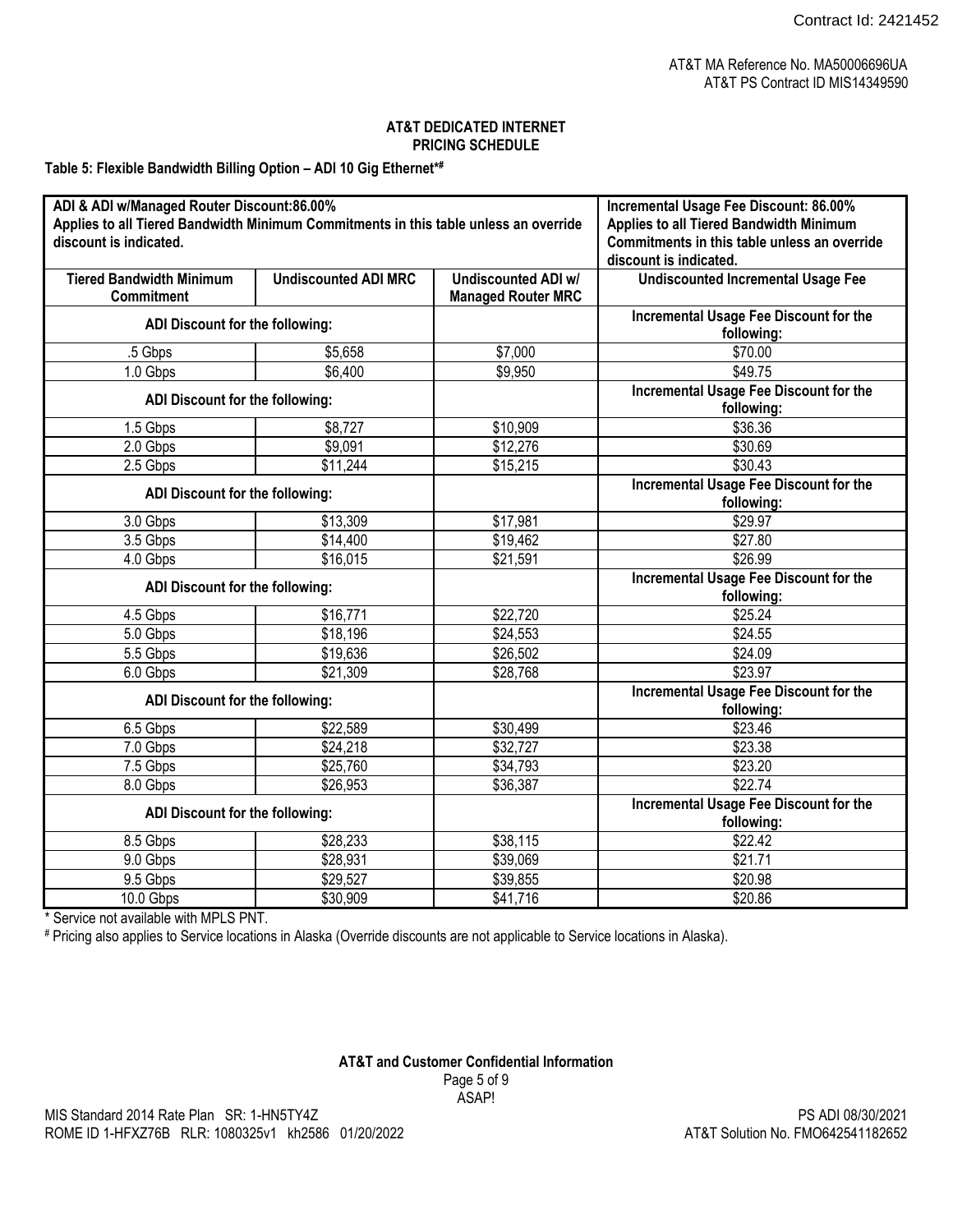# **Table 6: Class of Service Option - Tiered T-1, T-3 and Burstable Service - Monthly Charges**

| Discount: 100.00% |                                                                |
|-------------------|----------------------------------------------------------------|
| <b>Speed</b>      | Class of Service ADI & ADI w/ Managed Router MRC <sup>*#</sup> |
| 56 Kbps**         | \$225                                                          |
| 128 Kbps**        | \$225                                                          |
| 256 Kbps**        | \$225                                                          |
| 384 Kbps**        | \$225                                                          |
| 512 Kbps**        | \$225                                                          |
| 768 Kbps          | \$225                                                          |
| 1024 Kbps**1      | \$225                                                          |
| 1.5 Mbps          | \$225                                                          |
| $2xT-1$ (3 Mbps)  | \$225                                                          |
| 3xT-1 (4.5 Mbps)  | \$225                                                          |
| $4xT-1$ (6 Mbps)  | \$225                                                          |
| 5xT-1 (7.5 Mbps)  | \$225                                                          |
| 6xT-1 (9 Mbps)    | \$225                                                          |
| 7xT-1 (10.5 Mbps) | \$225                                                          |
| 8xT-1 (12 Mbps)   | \$225                                                          |
| 10 Mbps           | \$825                                                          |
| 15 Mbps           | \$1,075                                                        |
| 20 Mbps           | \$1,325                                                        |
| 25 Mbps           | \$1,575                                                        |
| 30 Mbps           | \$1,825                                                        |
| 35 Mbps           | \$2,100                                                        |
| 40 Mbps           | \$2,350                                                        |
| 45 Mbps           | \$2,750                                                        |
| 155 Mbps          | \$2,750                                                        |

\* Charges waived for Sites with AT&T BVoIP Service.

\*\*no real-time class available.

( † ) Speed not available with MPLS PNT. # Pricing also applies to Service locations in Alaska.

# **Table 7: Class Of Service Option - Flexible Bandwidth Billing Option - Monthly Charges**

# **Discount: 100.00%**

| <b>Speed</b>      | Undiscounted ADI & ADI w Managed Router MRC <sup>*#</sup> |
|-------------------|-----------------------------------------------------------|
| Up to 1.5 Mbps    | \$225                                                     |
| 2.0 Mbps          | \$285                                                     |
| 2.01 - 3.0 Mbps   | \$360                                                     |
| 3.01 - 4.0 Mbps   | \$435                                                     |
| 4.01 - 5.0 Mbps   | \$510                                                     |
| 5.01 - 6.0 Mbps   | \$575                                                     |
| 6.01 - 7.0 Mbps   | \$640                                                     |
| 7.01 - 8.0 Mbps   | \$705                                                     |
| 8.01 - 9.0 Mbps   | \$765                                                     |
| 9.01 to 10.0 Mbps | \$825                                                     |

### **AT&T and Customer Confidential Information**

Page 6 of 9 ASAP!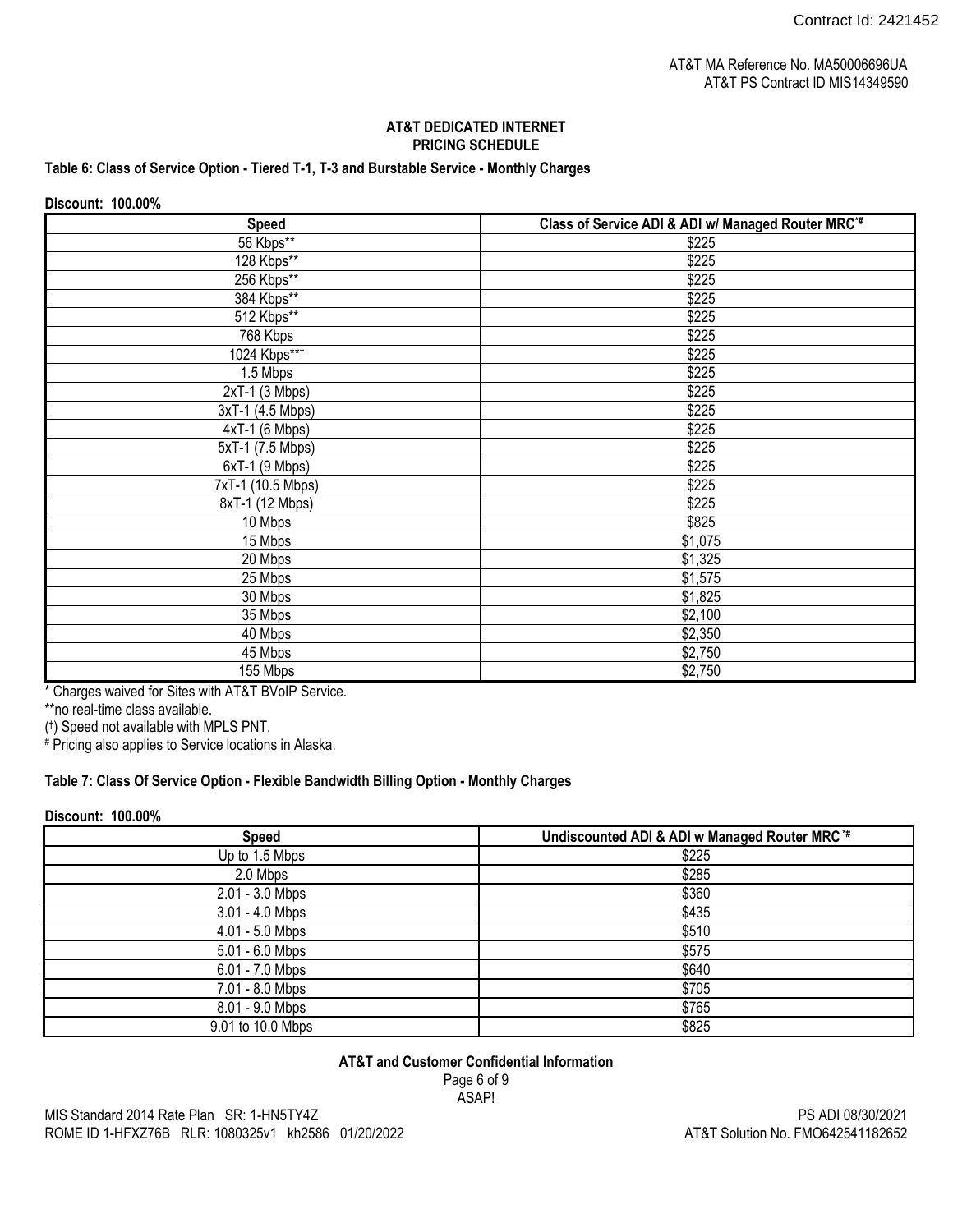| <b>Speed</b>       | Undiscounted ADI & ADI w Managed Router MRC <sup>*#</sup> |
|--------------------|-----------------------------------------------------------|
| 10.01 to 15.0 Mbps | \$1,075                                                   |
| 15.01 - 20.0 Mbps  | \$1,325                                                   |
| 20.01 - 25.0 Mbps  | \$1,575                                                   |
| 25.01 - 30.0 Mbps  | \$1,825                                                   |
| 30.01 - 35.0 Mbps  | \$2,100                                                   |
| 35.01 - 40.0 Mbps  | \$2,350                                                   |
| $40.01 - 45$ Mbps  | \$2,750                                                   |
| 45.01 - 155 Mbps   | \$5,000                                                   |
| 200 - 250 Mbps     | \$5,400                                                   |
| 300 - 350 Mbps     | \$5,800                                                   |
| 400 - 600 Mbps     | \$6,200                                                   |
| 622 Mbps           | \$7,000                                                   |
| 700 - 1000 Mbps    | \$7,800                                                   |
| 1.5 Gbps**         | \$7,900                                                   |
| $2.0$ Gbps**       | \$8,000                                                   |
| $2.5$ Gbps**       | \$8,100                                                   |
| 3.0 Gbps**         | \$8,200                                                   |
| 3.5 Gbps**         | \$8,300                                                   |
| 4.0 Gbps**         | \$8,400                                                   |
| $4.5$ Gbps**       | \$8,500                                                   |
| 5.0 Gbps**         | \$8,600                                                   |
| 5.5 Gbps**         | \$8,700                                                   |
| $6.0$ Gbps**       | \$8,800                                                   |
| $6.5$ Gbps**       | \$8,900                                                   |
| 7.0 Gbps**         | \$9,000                                                   |
| 7.5 Gbps**         | \$9,100                                                   |
| 8.0 Gbps**         | \$9,200                                                   |
| 8.5 Gbps**         | \$9,300                                                   |
| 9.0 Gbps**         | \$9,400                                                   |
| 9.5 Gbps**         | \$9,500                                                   |
| 10.0 Gbps and up** | \$9,600                                                   |

\*Charges waived for Sites with AT&T BVoIP Service.

\*\* Speed not available with MPLS PNT.

# Pricing also applies to Service locations in Alaska.

# **Table 8: Class Of Service Option – Aggregate Billing Option\*\* - Monthly Charges**

#### **Discount: 100.00%**

| Speed                                         | Undiscounted ADI & ADI w Managed Router MRC *# |
|-----------------------------------------------|------------------------------------------------|
| T <sub>3</sub> (up to 45 Mbps)                | \$2,750                                        |
| OC3 (up to 155 Mbps)                          | \$5,000                                        |
| OC12 (up to 622 Mbps)                         | \$7,000                                        |
| Ethernet (up to 1000 Mbps)                    | \$7,800                                        |
| OC48 (up to 2500 Mbps)                        | \$8,100                                        |
| 10 Gigabit Ethernet (up to 10000 Mbps) and up | \$9,600                                        |

\*Charges waived for Sites with AT&T BVoIP Service.

# **AT&T and Customer Confidential Information**

Page 7 of 9 ASAP!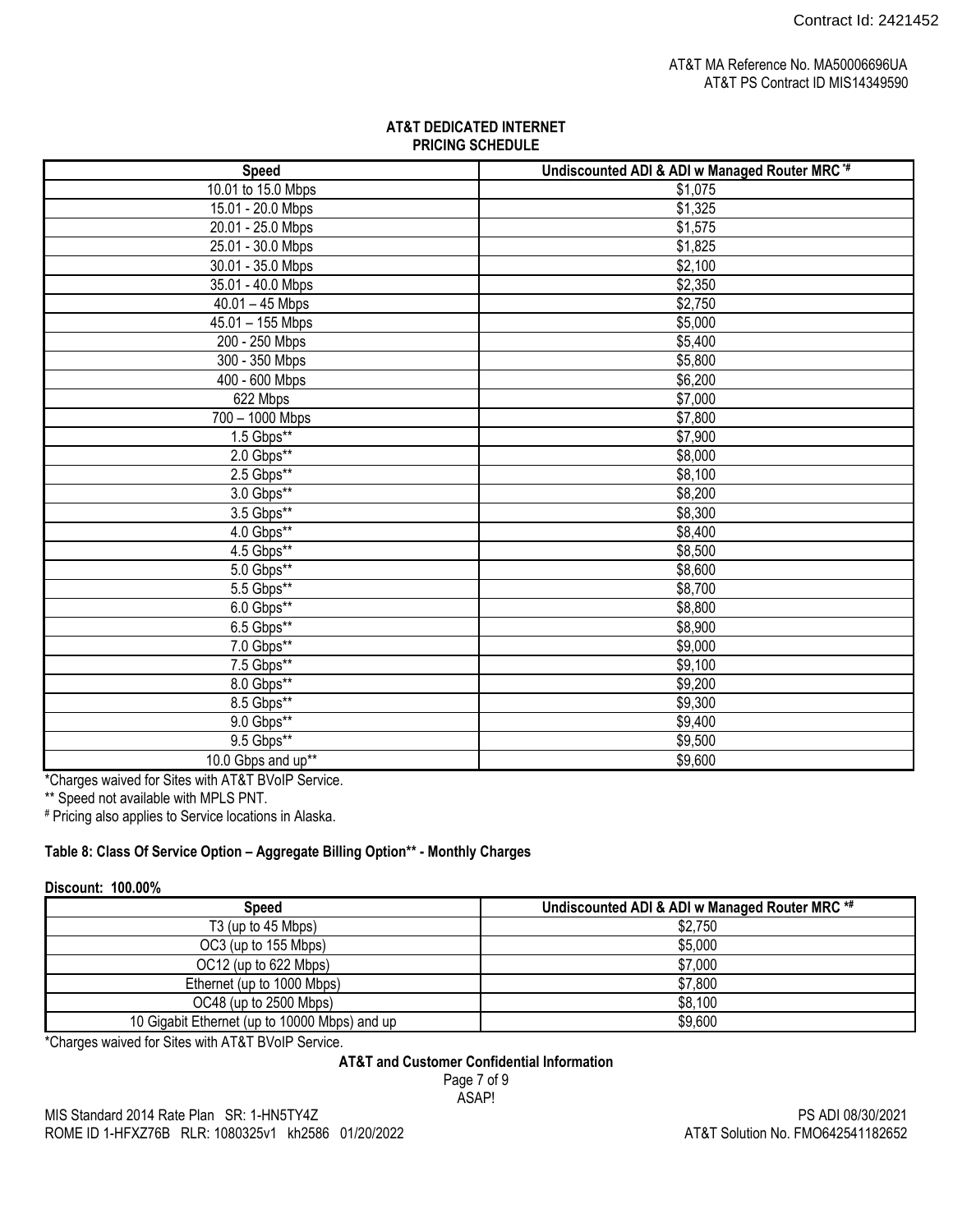\*\*Not available with MPLS PNT.

### **Table 9: Class Of Service Option - Installation Fees**

#### **Discount: 100.00%**

|  | <b>Class</b><br>Insta<br>Undiscounted<br>Service<br>''ntion<br>″^△△״−<br>ΩT<br>ialiui<br>- 66 | $\sim$<br>,uuc |
|--|-----------------------------------------------------------------------------------------------|----------------|
|--|-----------------------------------------------------------------------------------------------|----------------|

\*Charges waived for Sites with AT&T BVoIP Service.

# Pricing also applies to Service locations in Alaska.

# **Table 10: Local Access Pricing**

| <b>CLLI</b>     | Location                                | <b>Access Bandwidth</b> | <b>Local Access Non-</b><br><b>Recurring Charge</b> | <b>Local Access Net Monthly</b><br><b>Recurring Charge</b> |
|-----------------|-----------------------------------------|-------------------------|-----------------------------------------------------|------------------------------------------------------------|
| <b>DAVLILDA</b> | 201 N Vermilion St, Danville, IL, 61832 | Ethernet - 100 Mbps.    | \$0.00                                              | \$440.00                                                   |
| <b>DAVLILDA</b> | 201 N Vermilion St, Danville, IL, 61832 | Ethernet - 1000 Mbps.   | \$0.00                                              | \$600.00                                                   |
| <b>DAVLILDA</b> | 7 N Vermilion St, Danville, IL, 61832   | Ethernet - 10 Mbps.     | \$0.00                                              | \$321.00                                                   |
| <b>DAVLILDA</b> | 201 N Vermilion St, Danville, IL, 61832 | Ethernet - 10000 Mbps.  | \$0.00                                              | \$1,100.00                                                 |

#### Section II: AT&T Business in a Box<sup>SM</sup>

# **Table 1: Service Component Replacement – Next Business Day Shipped (5x8) Monthly Charges**

#### **Discount: 100.00%**

| <b>Service Component/Device</b> | <b>Undiscounted MRC*</b> |
|---------------------------------|--------------------------|
| Base Unit NextGen               | \$50                     |
| Base Unit 12 Port               | \$50                     |
| Base Unit 24 Port               | \$70                     |
| Base Unit High Bandwidth        | \$70                     |
| 8 Port Analog Module Add-On     | \$35                     |
| 24 Port Analog Module Add-On    | \$70                     |

\* Pricing also applies to Service locations in Alaska.

# **Table 2: On-Site Maintenance (24X7X4) Monthly Charges**

#### **Discount: 100.00%**

| Option                       | Undiscounted MRC* |
|------------------------------|-------------------|
| <b>Base Unit NextGen</b>     | \$75              |
| Base Unit 12 Port            | \$75              |
| Base Unit 24 Port            | \$95              |
| Base Unit High Bandwidth     | \$95              |
| 8 Port Analog Module Add-On  | \$40              |
| 24 Port Analog Module Add-On | \$80              |

\* Pricing also applies to Service locations in Alaska.

#### **AT&T and Customer Confidential Information** Page 8 of 9 ASAP!